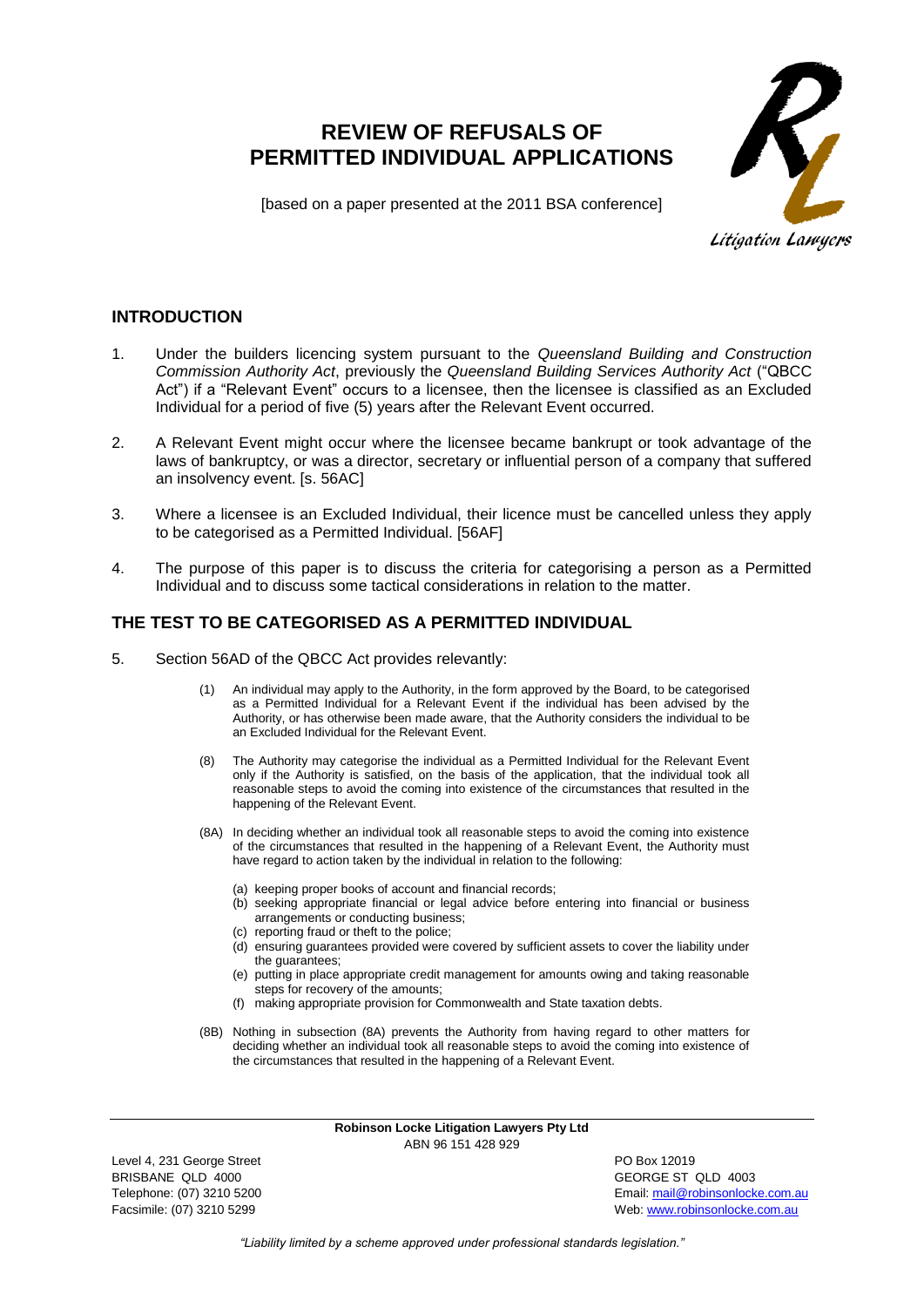- 6. The issues for consideration in an application pursuant to s.56AD(1) were confirmed in *Younan v QBSA* [2010] QDC 158, per His Honour Judge McGill at paragraph [26] as follows:
	- (a) Identification of the "Relevant Event";
	- (b) Identification of the circumstances that resulted in the happening of the Relevant Event;
	- (c) Whether the Applicant took all reasonable steps to avoid the coming into existence of those circumstances; and
	- (d) If the threshold issue is satisfied, should discretion be exercised to classify the Applicant as a Permitted Individual.

#### **CONSIDERATIONS IN RELATION TO THE "REASONABLE STEPS TEST" (I.E. THE FIRST 3 CONSIDERATIONS)**

- 7. The "Relevant Event" referred to in s.56AD(8) is the Relevant Event identified in s.56AC.
- 8. A number of points follow by virtue of the wording of s.56AD(8):
	- (a) A person may only be categorised as a Permitted Individual if they took all reasonable steps to avoid the coming into existence of the circumstances that resulted in the Relevant Event – see *Cats v QBSA* [2008] QCCTB 22 at [13].
	- (b) As a matter of logic, such steps could only have been taken before the Relevant Event.
	- (c) It is presumed that there has been a Relevant Event, by virtue of the application seeking categorisation as a Permitted Individual. Therefore, it is not open for consideration that there was a Relevant Event, and there cannot be a finding that there was not a Relevant Event.
	- (d) It is not a question of whether the Applicant did everything possible to prevent the circumstances from arising, or whether they would have arisen if he had acted differently - see *Younan v QBSA* [2010] QDC 158 at [26].
	- (e) Hence *Younan* confirms CCT cases which state that *all reasonable steps* does not mean *all possible steps*, only reasonable steps – e.g. see *Hyde v QBSA* [2003] QBT 30 at [53].
	- (f) What were reasonable steps depended on what was reasonable for the individual concerned in the circumstances in which he found himself, with such information as he then had – see *Younan v QBSA* at [26].
	- (g) This confirms CCT cases which stated that what steps are reasonable are to be considered from the position of a reasonable builder in the shoes of the Applicant, e.g.:
		- *Hyde* at [58] to [60];
		- *Darvill v QBSA* [2008] QCCTB 35 at [42];
		- *Nation v QBSA* [2006] QCCTB 114 at [55];
		- *Delonga v QBSA* [2004] QCCTB 26 at [33].
	- (h) The reasonable steps are those to avoid the coming into existence of the circumstances that resulted in the Relevant Event, not the Relevant Event itself, e.g. see *Dellaway v QBSA* [2007] QCCTB 181 at [7].
	- (i) Further, for a step to be relevant to the avoidance of the coming into existence of the Relevant Event, it must have been a causative factor of the circumstances. Hence causation is relevant.
	- (j) As to what amounts to reasonable, many of the cases quote from *Rich v State of Queensland & Ors; Samin v State of Queensland & Ors* [2001] QCA 259 where*,*  McPherson JA said: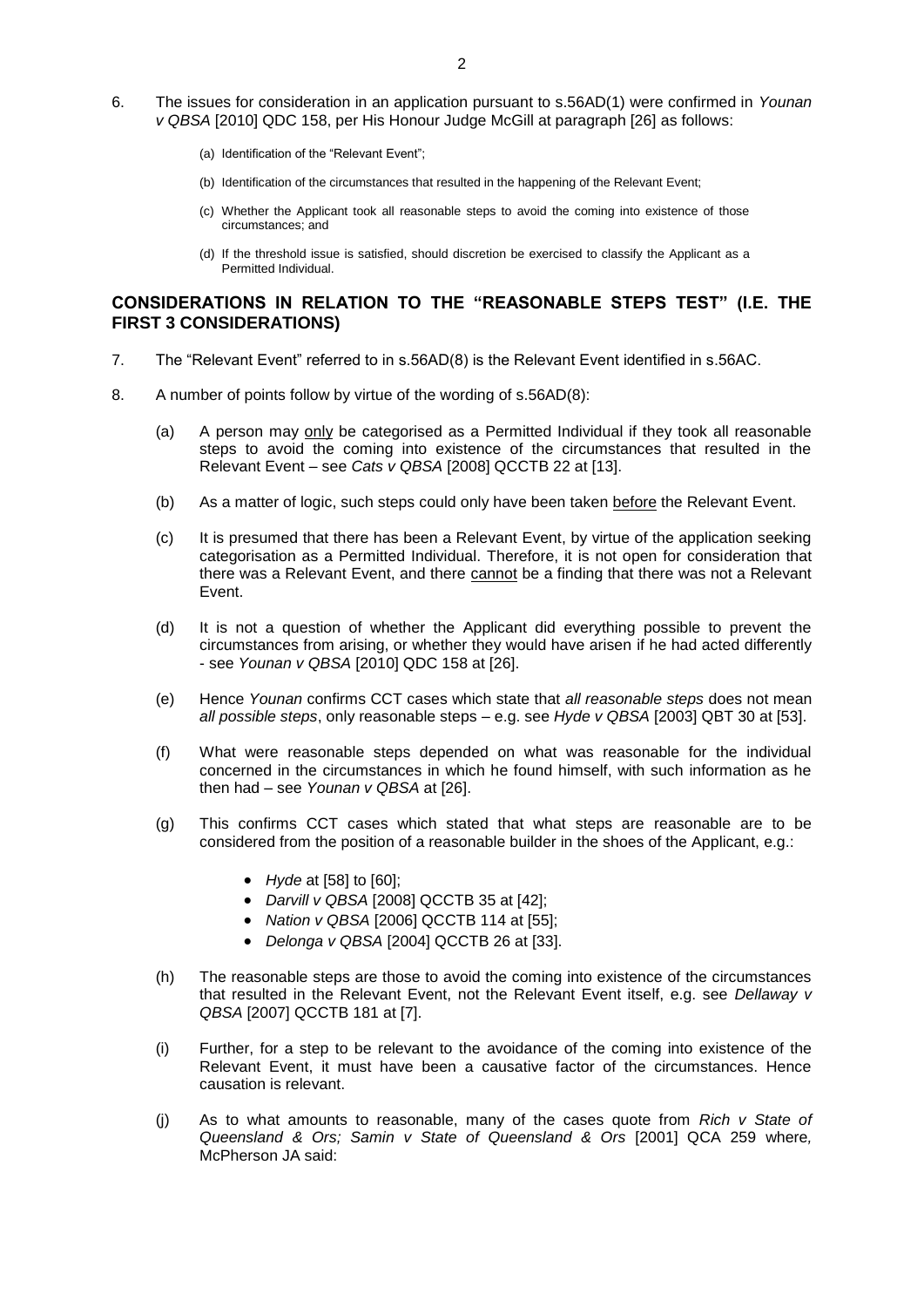"*What amounts to reasonable steps necessarily involves investigation of the nature of the harm, the foreseeability and degree of risk of its happening, and the measures reasonably available for preventing or averting it.*"

This point was considered in *Younan* by McGill DCJ at [26}:

*"The reasonableness of his behaviour must be assessed by reference to what was known by him at the time, without the benefit of hindsight"*

9. Section 56AD(8A) lists a number of matters the Authority must consider. It is important to note that this focussed attention on specific matters, but it does not change the test. Hence, whilst the Authority must have regard to the specific matters listed, those matters are only relevant to the extent that they are relevant to the causation of the coming into existence of "the circumstances".

# **FACTORS RELEVANT TO EXERCISE OF DISCRETION (I.E. THE 4TH CONSIDERATION)**

- 10. If the "reasonable steps" test under s.56AD(8) has been satisfied, there is a need to consider exercise of discretion - e.g. see *Younan* cited above at [26]; *Vadasz v QBSA* [2013] QCAT 84 at [75].
- 11. As to the criteria relevant to discretion, it is submitted that the purpose of the statute should be considered. In this regard it is submitted that the comments in the District Court decision in *Younan v QBSA* [2010] QDC 158 at paragraphs [32] to [35] regarding reliance upon the explanatory note are in respect of the "reasonable steps" test under s.56AD(8) and are not stated in respect of consideration of the exercise of discretion. Therefore, it is submitted that it is not inconsistent with that case for consideration of the purpose of the statute when identify factors relevant to the exercise of discretion.
- 12. On that basis, if it becomes necessary to consider the exercise of discretion, it is submitted that, bearing in mind the purpose of the sections, a number of factors would necessarily be relevant, such as:
	- (a) Any phoenix activity;
	- (b) Any previous Relevant Events, whether or not the Applicant has been Permitted for such events (though of course, if the Applicant was permitted for such event, that would be relevant);
	- (c) Whether at present there are unrelated employees, subcontractors, trade suppliers or members of the public who would be affected adversely by the Applicant losing his licence, i.e. "innocent third parties";
	- (d) Payments by the Applicant of creditors after the Relevant Event, or conversely, failure to make payments committed pursuant to a Deed of Company Arrangement.
	- (e) Convictions for matters relevant to the holding of a licence. Perhaps this might include fraud, but not driving in excess of the speed limit.
- 13. As matters relevant to the "reasonable steps" test should be considered under that test, and those matters do not require further and separate consideration under the exercise of discretion. Therefore events inherent in the facts relevant to the reasonable steps test should not be a separate matter for consideration.
- 14. The application of the exercise of discretion is not subject to the "onus of proof" required by s.56AD(8). It is just a decision based upon the evidence available.
- 15. Presumably, where there has been a previous Tribunal hearing for a previous Relevant Event, there would be an issue estoppel created by the decision. That is, QCAT would not need to go behind that decision and it should stand on its face for what it says.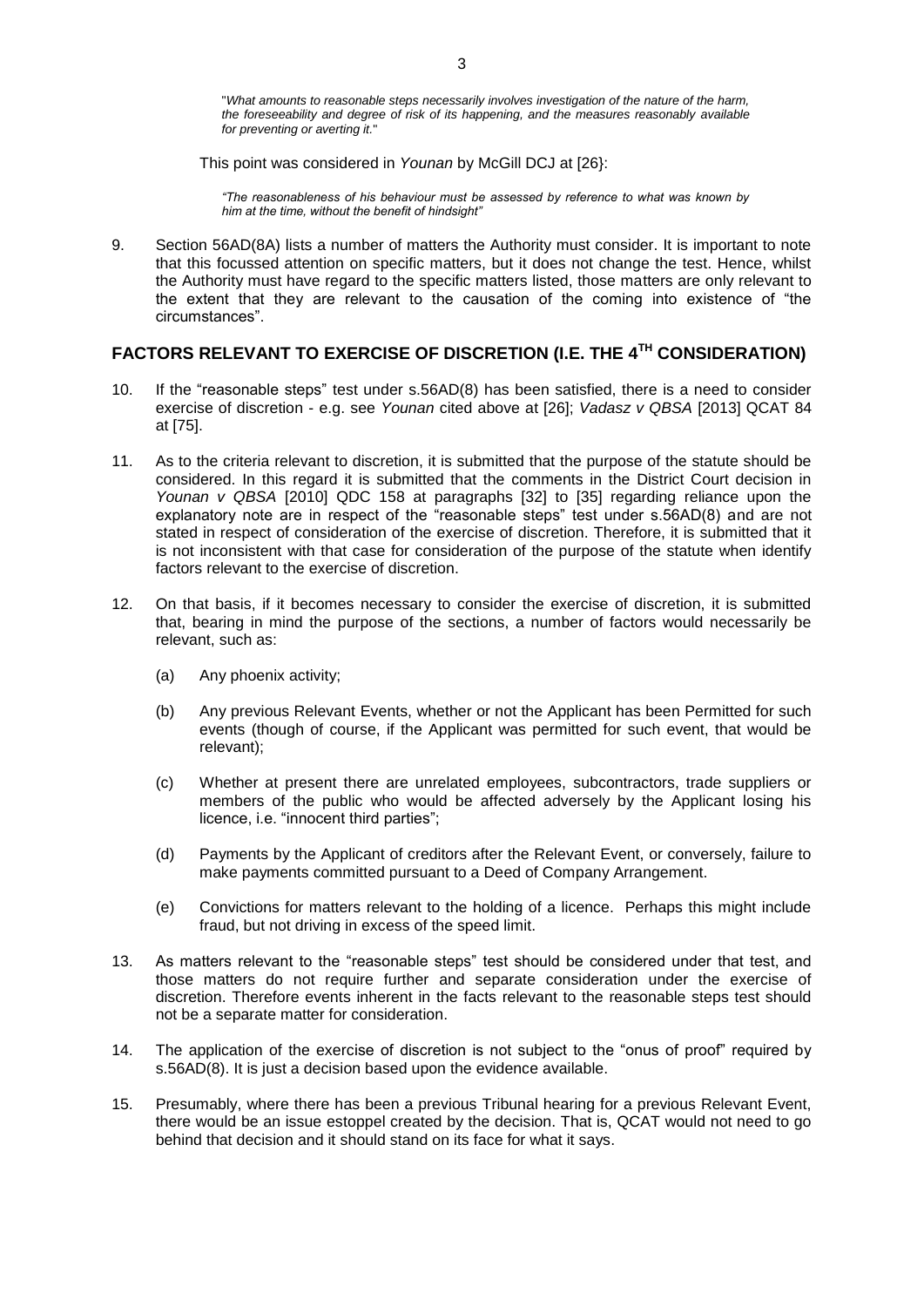16. I raise for consideration the situation where there is a fresh business which is being conducted, is the financial prosperity of that business relevant? That is, if there is a fresh business which is being run badly, should that be taken into account in exercise of discretion? What if the business is being managed very well and the Applicant has learned his lesson? We should be wary of being forced to investigate the financial status of the current business as that clearly would fall outside the exercise of discretion.

#### **ONUS OF PROOF – REVIEW HEARINGS GENERALLY**

- 17. In the context of the Tribunal's jurisdiction, it is not appropriate to speak in terms of onus of proof. This has been held in relation to the comparable jurisdiction for merits-based reviews given to the Commonwealth Administrative Appeals Tribunal and adopted in QCAT:
	- (a) *Szbel v. Minister for Immigration and Multicultural and Indigenous Affairs* (2006) 228 C.L.R. 152, the High Court at [40] per Gleeson C.J., Kirby, Hayne, Callinan and Heydon JJ in reference to the Refugee Review Tribunal);
	- (b) *Bushell v. Repatriation Commission* (1992) 175 C.L.R. 408, 424-425 per Brennan J.; and
	- (c) *Laidlaw v QBSA* [2010] QCAT 70 at [21];
- 18. Therefore, in the absence of any legislative direction to the contrary, onus of proof has no place in merits reviews and the jurisdiction remained inquisitorial, and not adversarial.

#### **OBLIGATION TO ADDUCE EVIDENCE IN PERMITTED INDIVIDUAL MATTER**

- 19. The wording of s.56AD(8) requires there to be sufficient material to be put before it that the Applicant should be categorised as a Permitted Individual. On a review therefore, there must the sufficient material put before it that satisfies it that the test in s.51AD(8) has been satisfied.
- 20. This has been confirmed in a number of CCT and QCAT cases, including for example:
	- (a) *Fogg v QBSA* [2010] QCAT 203 at [32]
	- (b) *Vuu v QBSA* [2010] QCAT 335 at [15].
- 21. This obligation does not apply to the exercise of discretion and there is no obligation upon the Applicant to adduce evidence on this point.
- 22. As a practical matter, if the Applicant adduces evidence as to what steps are reasonable, then in effect the Applicant's evidence sets the standard as to what is reasonable. If the Authority does not adduce evidence on this point, then the only evidence as to the level of what is reasonable will be the evidence of the Applicant.

#### **POINTS ARISING FROM SOME RECENT MATTERS**

23. Firstly, as stated in Younan at [24]:

[24] It is immediately apparent that these are all concerned with the prudent management of a company as an ongoing business, or even, …something which is to be done before one conducts business or enters into financial or business arrangements[.\[8\]](http://www.austlii.edu.au/au/cases/qld/QDC/2010/158.html#fn8#fn8) In other words, the focus of this subsection is on prevention rather than dealing with problems after they have arisen, .....as I have said earlier I do not consider that the provision by a related company of additional funds to prop up the company was necessarily a prerequisite for a conclusion that reasonable steps were taken.

24. The correct identification of the circumstances that resulted in the happening of the Relevant Event is commonly difficult. In many, if not most cases, there are multiple circumstances and certainly the Applicant will throw up for consideration many. The important criteria is whether any circumstance was causative of the Relevant Event.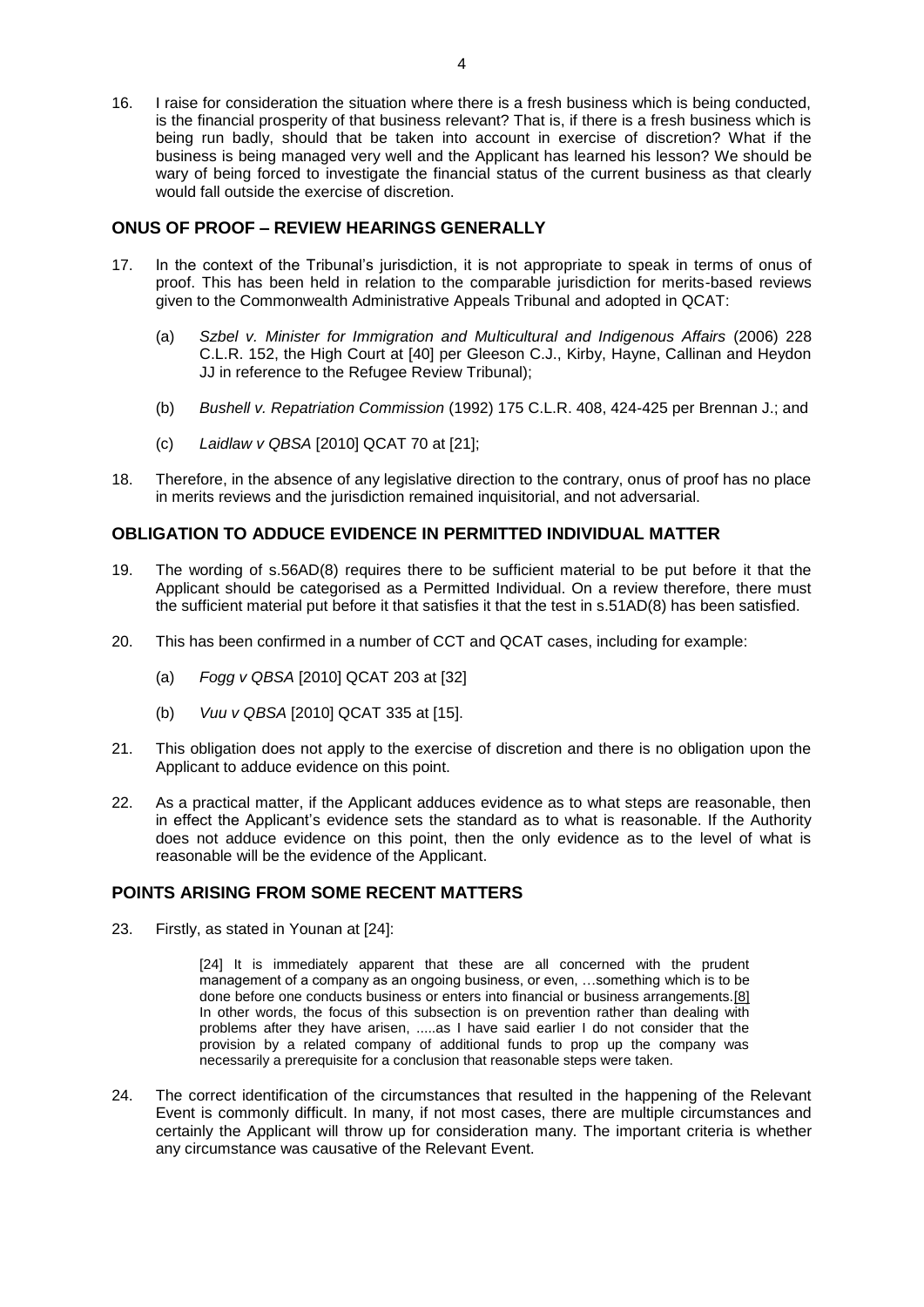- 25. Further, consideration of "reasonable steps" must of necessity be driven by the circumstances identified. A step taken can hardly be a reasonable step to avoid the coming into existence of the Relevant Event if it has no causal relevant to the circumstances that resulted in the happening of the Relevant Event.
- 26. The obligation to pay tax is important and on any view of the matter, the ATO is a creditor. It is not good enough to pay trade creditors and ignore the ATO. This is a specific matter that the Authority must consider by virtue of s.56AD(8A).
- 27. In recent hearings, all accountants who have given evidence appear to accept that:
	- (a) A building company should watch its cash flow and capitalisation.
	- (b) Cash flow involves an analysis of the anticipated expenditure compared to the reasonably anticipated cash inflows. Significantly, it is an analysis of future cash flow that is important.
	- (c) The capitalisation of a business refers to the amount of capital required to trade. The amount of capital required to trade depends upon the cash flow, hence the consideration of the capital requirements of the business require analysis of the anticipated future cash flows of the business.
	- (d) The director of a building company has a personal responsibility to review the records. Whilst he can contract with accountants and employee bookkeepers, he needs to take responsibility and understand and deal with the financial aspect of the business himself. This is consistent with the approach in tax law.
	- (e) Good business management requires analysis of cash flow and capitalisation for the purposes of running the business, and not nearly as minimalist compliance for reporting for tax and QBCC requirements.
	- (f) It is good business practice for a director to review the cash flow and capital position of the business on a monthly basis (or more depending upon the size of the business).
	- (g) It is good business practice for a director to review the cash flow and capital position with the accountant half yearly (or more depending upon the size of the business).
	- (h) When making a substantial deduction from the business, whether by discretionary expenditure to acquire property, or the withdrawal for dividend, the director should review the cash flow and capital position of the company at that time. Depending on the size and nature of the transaction, it may be good business practice to involve the accountant at that time.
- 28. From involvement in recent hearings there are a number of points that I consider should be accepted as good business practice [hence these are merely my thoughts and not established points of law]:
	- (a) The number of contracts that a building company undertakes at any one time affects the cash flow position. Therefore, a review of the financial position of the company should also include a review of the number and value of contracts that the business can undertake at one time. This is a consideration of good business practice and is separate and apart from minimalist compliance with the FRL in relation to turnover.
	- (b) The FRL requires compliance with a current ratio (i.e. a pinpointed position at a current time) and an NTA (i.e. a pinpointed asset position at a current time). It does not consider future cash flows. Therefore, compliance with the FRL does not provide an indication of good business practice.
	- (c) A director should be aware of the FRL and the affect of transactions upon compliance with it. The withdrawal of cash (i.e. a current asset) to acquire property (i.e. a noncurrent asset) will destabilise the current ratio. That is not merely a problem in relation to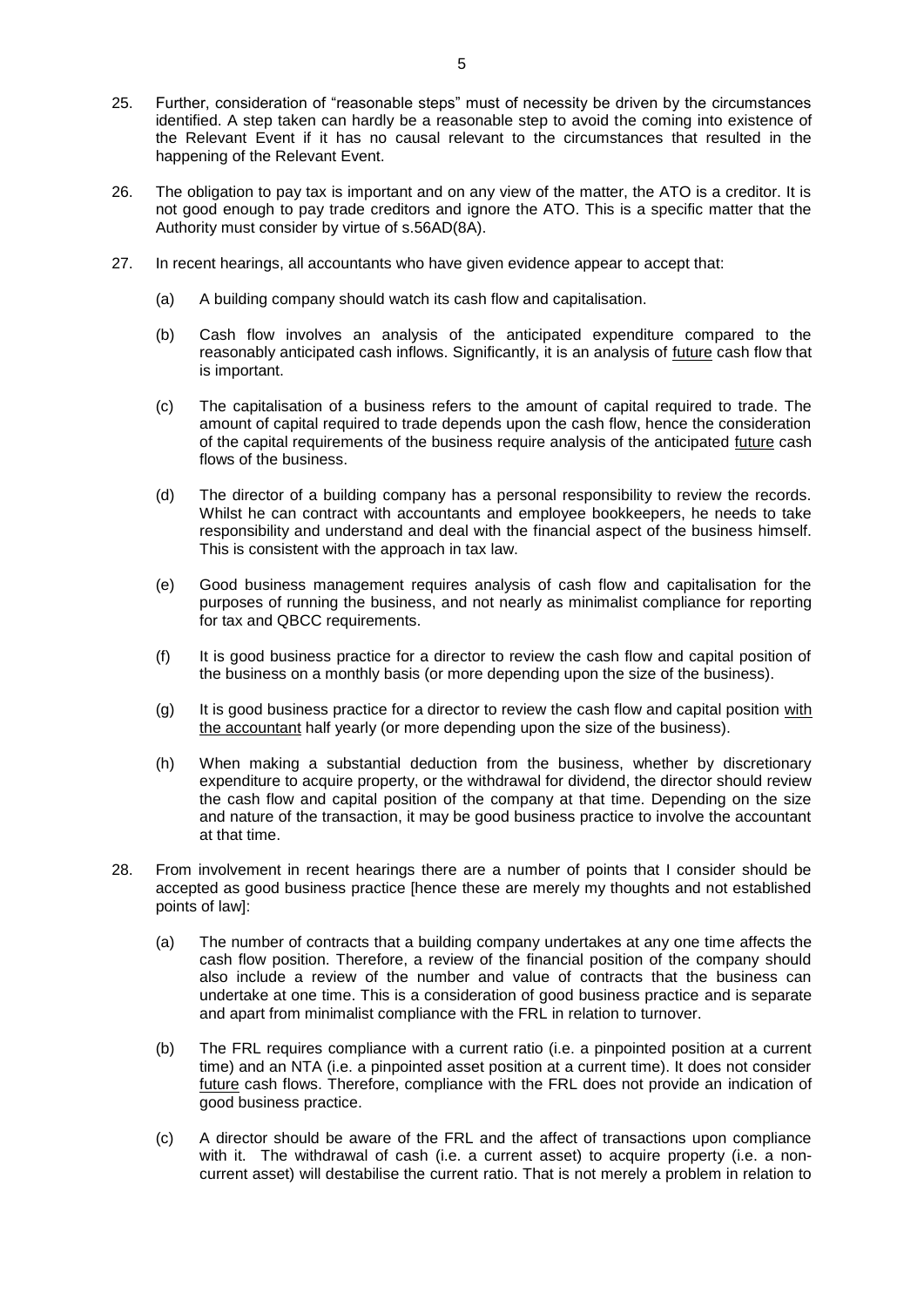FRL compliance, but also in respect of good business practice. The whole point about current asset and liabilities is the ability to be able to pay. Surely, you cannot possibly be reviewing the cash flow properly if you fail to consider the current assets versus liabilities.

- (d) Each company has its own dealings with the public, subcontractors and trade creditors. For that reason, if a builder decides to have different companies within a group, each company has its separate responsibilities to those members of the public and those creditors etc. Therefore, it does not seem sufficient for a director to concentrate on one company in a group to the detriment of another. If the director uses multiple companies to trade with the public and creditors then he should condescend to monitor each company.
- (e) The reasonable steps test relates to steps to avoid the circumstances that result in the Relevant Event. That means that the test is viewed from the perspective of that company, not merely from a group perspective. Financial information needs to be given for the relevant company, not merely the group.
- (f) As to what is reasonable, as the test is to be considered from the perspective of the applicant as director of the company, then what is reasonable surely must consider the interests of that company, rather than merely using the failed company as a pawn in group dealings.
- (g) If a company is going to enter into an agreement that will be significant to its operations into the future, such as entering a franchise, then there needs to be due diligence undertaken to assess the appropriateness of entering the agreement. The due diligence would include accountancy assessment, as well as legal review.
- (h) If a company is going to enter an arrangement with the predominant purpose of obtaining tax benefit, then it is possible to obtain a private tax ruling. If the arrangement is contentious, then it would seem a reasonable thing to do. If one is not obtained and accountancy advice is relied upon, any exclusions or warnings from the accountant (as there always will be) are important as to reasonableness.

## **PRODEDURAL ISSUES**

- 29. The five (5) year licence exclusion starts from the date of the Relevant Event. The date does not get postponed or varied by virtue of the duration of the review in QCAT. Therefore, if the decision process (including QCAT review) takes a number of years, that will mean that the licence is not cancelled until the QCAT matter is decided.
- 30. As a matter of principle therefore, to conform with the intention of the legislature, the Permitted Individual application needs to be resolved without delay. Undue delay has the prospect of frustrating the intention of the legislature.
- 31. In a Permitted Individual case, the decision maker has no evidence of any primary fact to give, only evidence of a consequential opinion which formed the decision made (which perhaps should not be evidence anyway). As a result, there is no reason for the decision maker to be excluded from the hearing room during hearing. In fact, the decision maker should be present during the hearing to see if any new evidence changes the decision.
- 32. As there is quite some lead time from start to Directions Hearings, it seems feasible for the Authority to file the Statement of Reasons and Statement of Evidence from the decision maker prior to the Directions Hearing. There seems no reason why an Applicant cannot also prepare and file their evidence prior to Directions Hearing, rather than do nothing and await direction to be given in 6 weeks time.
- 33. Is a Compulsory Conference useful in a Permitted Individual matter? I have come to the conclusion, against my initial inclination, that Compulsory Conference can be beneficial. In saying that, where the Applicant is represented by lawyers, commonly it is beneficial for the Applicant himself to talk. It is his affairs that are under scrutiny and he will be the best person to explain the detailed workings of the business.